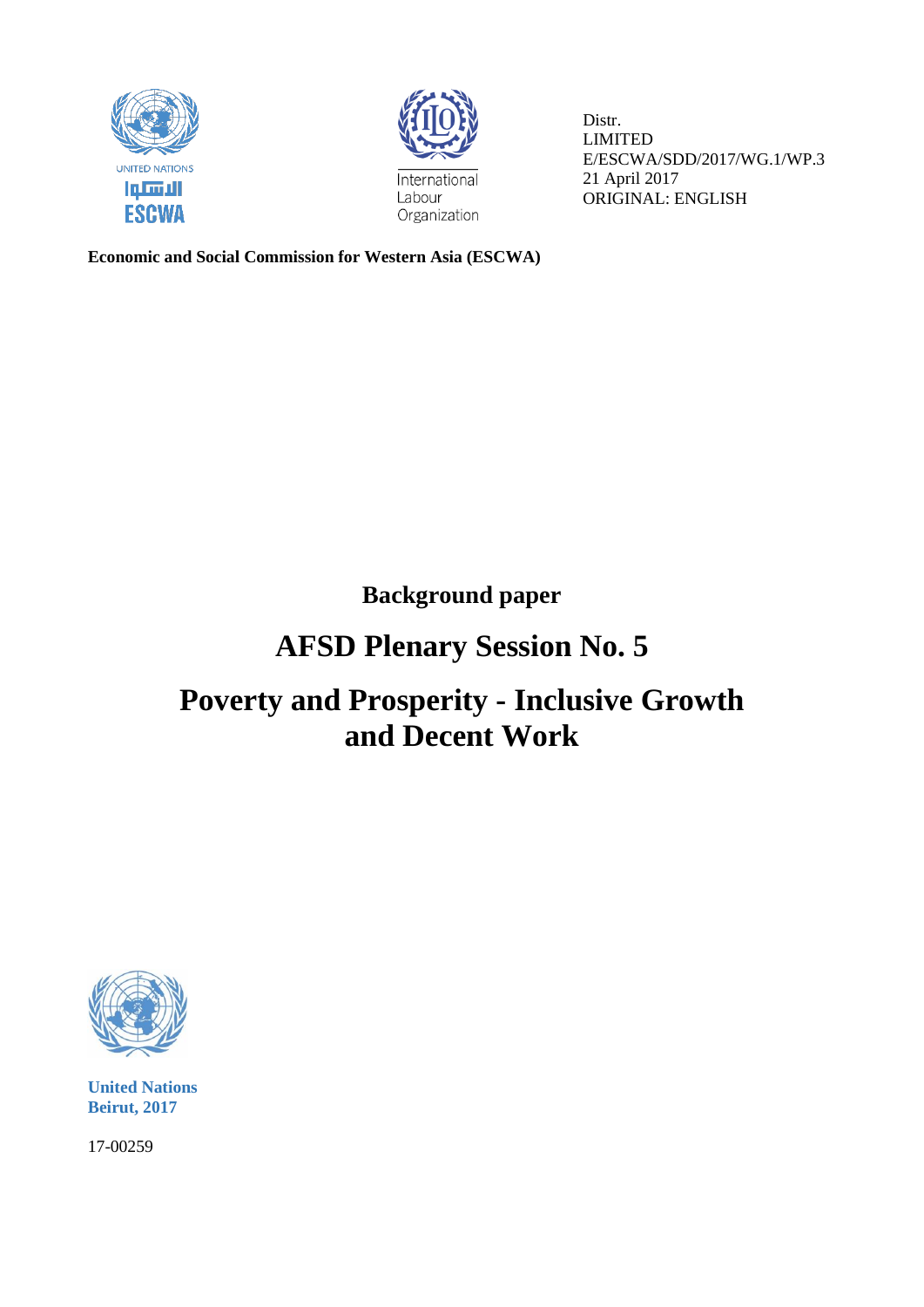#### **Introduction**

The weak growth-employment-poverty relation lies at the heart of the challenges of human wellbeing that the Arab region is facing. This is evident from the findings of several recent studies. The region's high average economic growth over recent decades did not significantly improve incomes of the poor, nor did it generate enough decent jobs for the educated labour force. The problem has by far been a structural one that needs to be addressed at different levels. Poor governance and the current social contract adopted in the region explain, at least partly, the continuous labour and socio-economic challenges faced. Non-inclusive economic and labour market policies are also behind the high levels of poverty and inequalities found in the region. Furthermore, economic policy-making in the region has largely been unsuccessful in accelerating economic diversification and trade diversification. In the region as a whole, the share of manufacturing in GDP has remained low and sluggish over time. Services' share in GDP increased, but remained mainly concentrated at the low end of the value-added chain in the informal sector, resulting in low paid, low quality and low productivity jobs. The Arab region still has the highest unemployment rates worldwide, in particular among the youth, and the lowest women's participation in the labour market, along with the highest levels of labour migration. Recent crises and political instability have further exacerbated the situation and negatively affected many countries in the region, especially the poor and the vulnerable segments of society; the result being increasing inequality and high poverty which seriously undermine human wellbeing.

Overcoming developmental challenges requires policy reforms at various levels and of various types, such as economic, political, institutional and so on. Of particular importance for improving human wellbeing is to strengthen the connections between growth, decent job creation and poverty reduction. It fits well within the framework of the 2030 agenda on sustainable development, which suggests that economic growth needs to integrate the principles of inclusiveness and sustainability in order for progressing toward achieving sustainable development goals (SDGs). It also combines decent work and inclusive growth in the same goal (Goal 8) and recognizes the centrality of Decent Work, both as a means and an end to achieving sustainable development and reducing poverty (Goal1). A close look at the 17 SDGs indicate that 7 SDGs (and 59 targets) are directly associated with the concept of the growth-employment-poverty nexus.

## **Session Objectives**

The session will explore challenges, impediments and possible solutions to the topic of poverty eradication in relation to issues such as generating decent jobs, green growth and employment, labour migration, youth unemployment, women's unemployment and empowerment. Some of the key areas to address pertain to the overall macro economy and the role of policy coherence; the need to promote the centrality of employment in the broader economic policy setting; the role of structural transformation and how that could help creating decent jobs and meeting the aspirations of the region's youth and growing population. Designing inclusive economic and labour market policies is also essential for closing the gaps and reducing inequalities. Quality and relevance of education and training, wages, social protection, social dialogue and the right to organise and collectively bargain are critical issues in the context of the region's decent work challenge. In addition, improving productivity within sectors, including agriculture and the SMEs, and promoting the culture of entrepreneurship are important issues for raising incomes of the poor and boosting growth.

## **Background**

#### *Growth, employment and poverty*

Economic growth has been relatively high over the decades in the Arab region. But the region has not been unable to effectively translate economic growth into greater income of the overall population. The pattern of growth has not been conducive toward generating decent jobs and enhancing productive capacities over time. Furthermore, several countries in the region are facing negative consequences of conflicts and political instability directly or indirectly, which has severely affected their achievements on economic and social development indicators.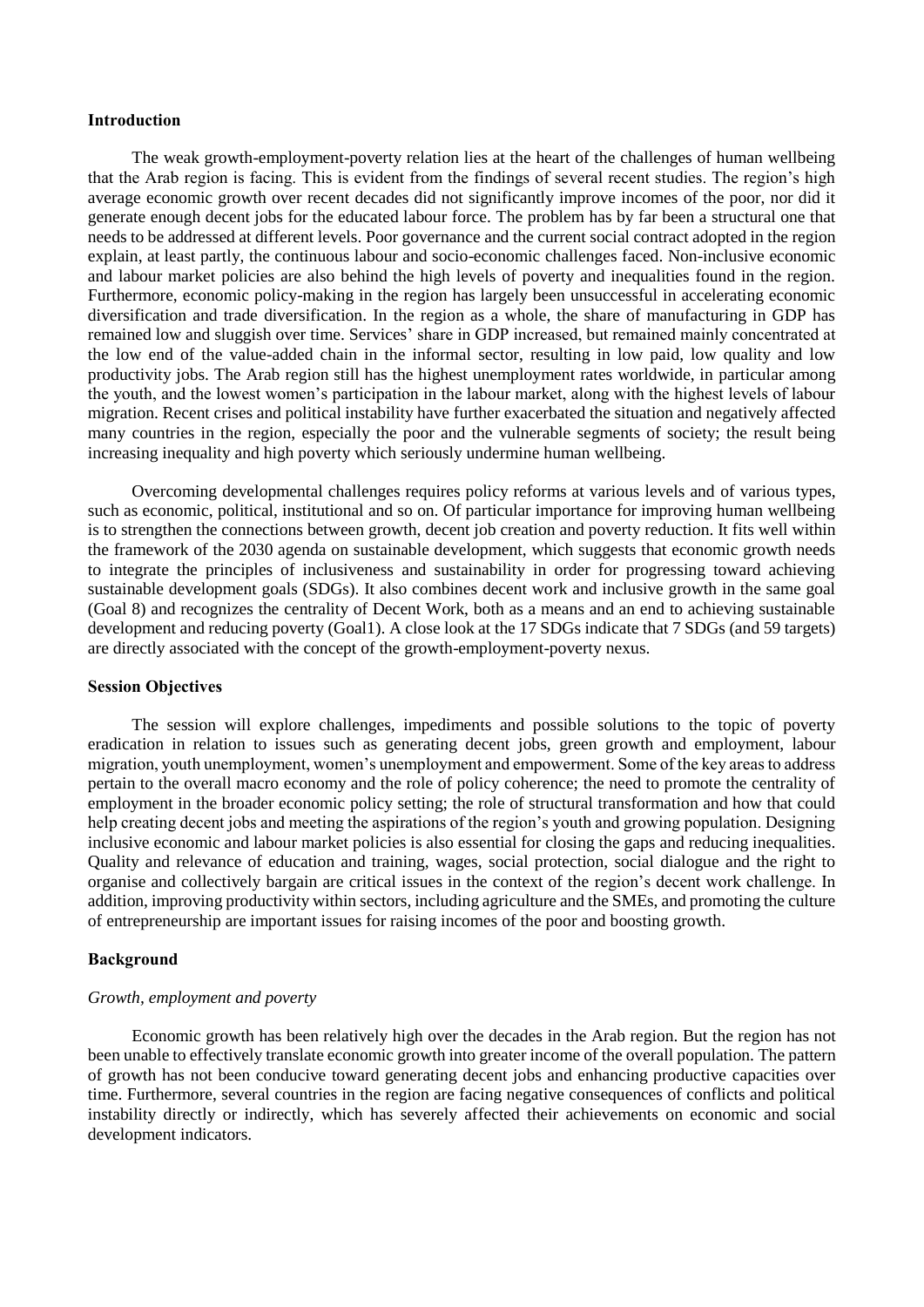Among the several studies in the literature on growth and poverty nexus, Islam (2004) articulated the conceptual linkages between the pattern of growth and poverty through an illustration (figure 1). Islam argued that high rates of economic growth results in higher per capita income and reduction in poverty in a situation where growth leads to "improved productivity of various sectors and occupations, a shift in the structure of employment towards occupations with higher levels of productivity, and increases in real wages, earnings from self-employment, and earnings from wage employment". The illustration shows that economic growth can enhance productive capacity that leads to generation of jobs with rising productivity. The workers can benefit by increase in their real wages achieved through higher productivity, which enhances their social expenditure as well as skill development that in turn further increases productive capacity and contributes to economic  $growth.<sup>1</sup>$ 





*Source*: Adopted from Islam 2004.

-

Given this background, this brief discussion paper assesses the some of the key indicators related to the components of the illustration and their linkages, which can provide further insights for discussion.

#### *Structural change across economies remains challenging*

Economies in the Arab region can be divided into two groups on the basis of their resource endowments – those oil-rich or net exporters of oil and gas; b) those non oil-rich or net importers of oil and gas. The figures 2 A & B show the economic structure of Arab oil-rich and non oil-rich countries respectively since the1990s. In 1990, oil, gas and mining contributed more than half of the GDP of oil-rich countries. As of 2014, the share of oil and gas in their GDP has reduced slightly but remains the dominant sector. The share of manufacturing in the GDP of Arab countries was only 7.1% in 1990, and it has improved slightly to 9% in 2014. The share

<sup>&</sup>lt;sup>1</sup> For a quantitative formulation of the nexus, see Sarangi 2015.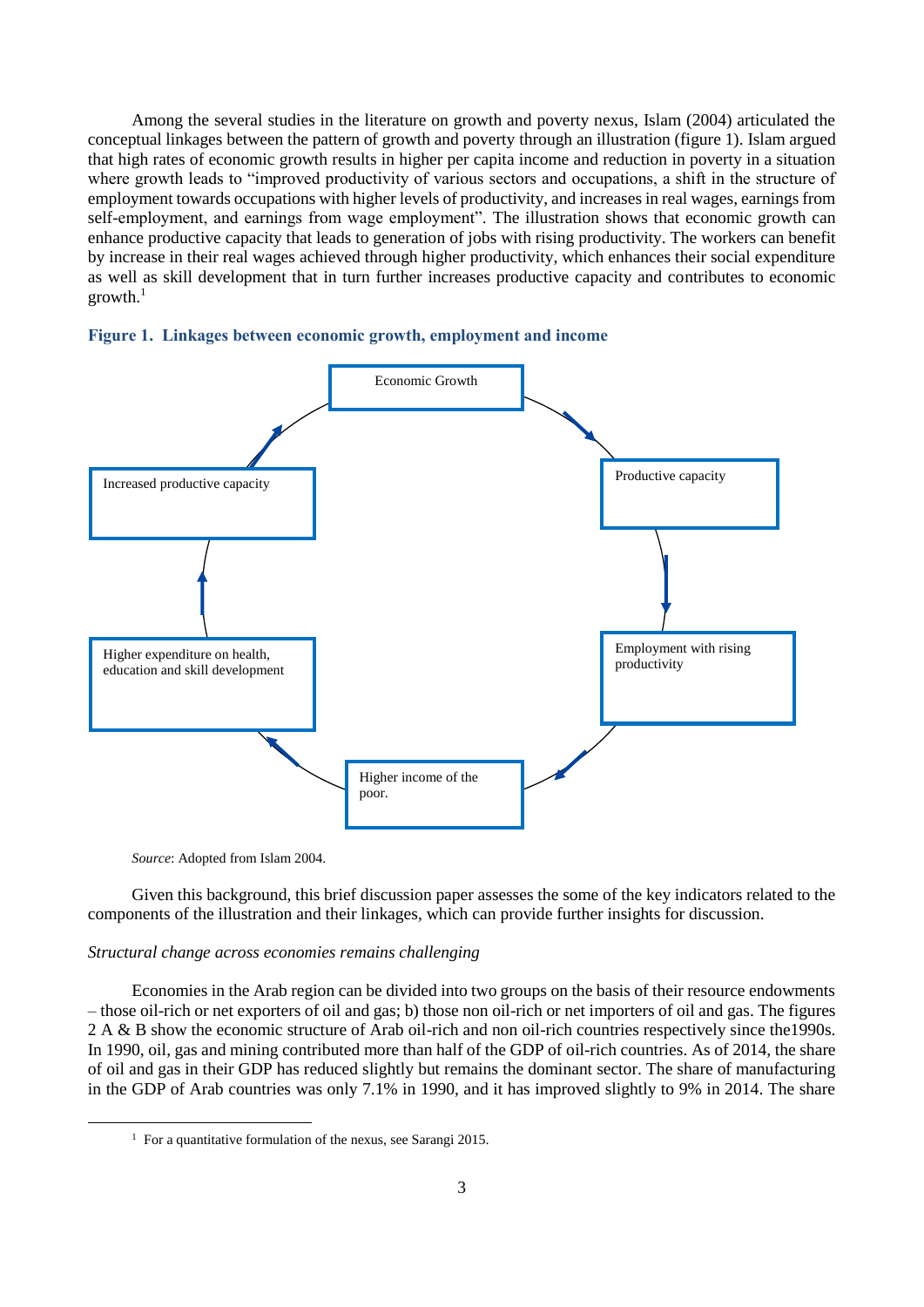of services has seen an increase during the period, whereas agriculture's share has remained negligible in the region throughout. However, within the services sector 'other services', which tend to be low value-added informal jobs, continue to have a larger share than high value-added services.

The economic structure of non oil-rich countries is more diversified than that of oil-rich countries (figure 2B), but even non oil-rich Arab countries have a low share of manufacturing in GDP. Of the six countries characterized by low volatility and sustained growth (as mentioned above), only Jordan, Oman and Tunisia implemented noticeable structural transformations.





*Source*: UNSD, 2017.

As argued by Von Arnim et al. (2010), these results reflect a regional structural transformation pattern that contrasts sharply with that of other developing regions. Owing to the lack of structural transformation, productivity gains in the Arab region have been among the slowest in the world. Furthermore, Arab countries continue to heavily rely on the production of primary/ resource-based products or low-tech labor-intensive commodities.

#### *Low productivity growth*

During 1991-2013, productivity in Arab countries, measured by the ratio of GDP to labour, registered the lowest growth rate in the world including Sub-Saharan Africa, (Figure 3). All oil-exporting countries (UAE, Saudi Arabia, Qatar, Libya and Algeria) except for Kuwait recorded negative rates of overall productivity over the period. In addition to these countries, Iraq's concentration on oil revenues and its lack of political stability and security contributed to inducing a negative productivity growth. The limited productivity of workers in the Arab region is explained by the concentration of employment in sectors with limited profitability, such as in agriculture and other informal sectors. In Egypt, for instance, agriculture absorbs 28 per cent of total employment while making up about 15 per cent of GDP in 2013. Similarly, in Morocco, agriculture absorbs about 39 per cent of total employment while it accounts for 13 per cent of GDP in 2012.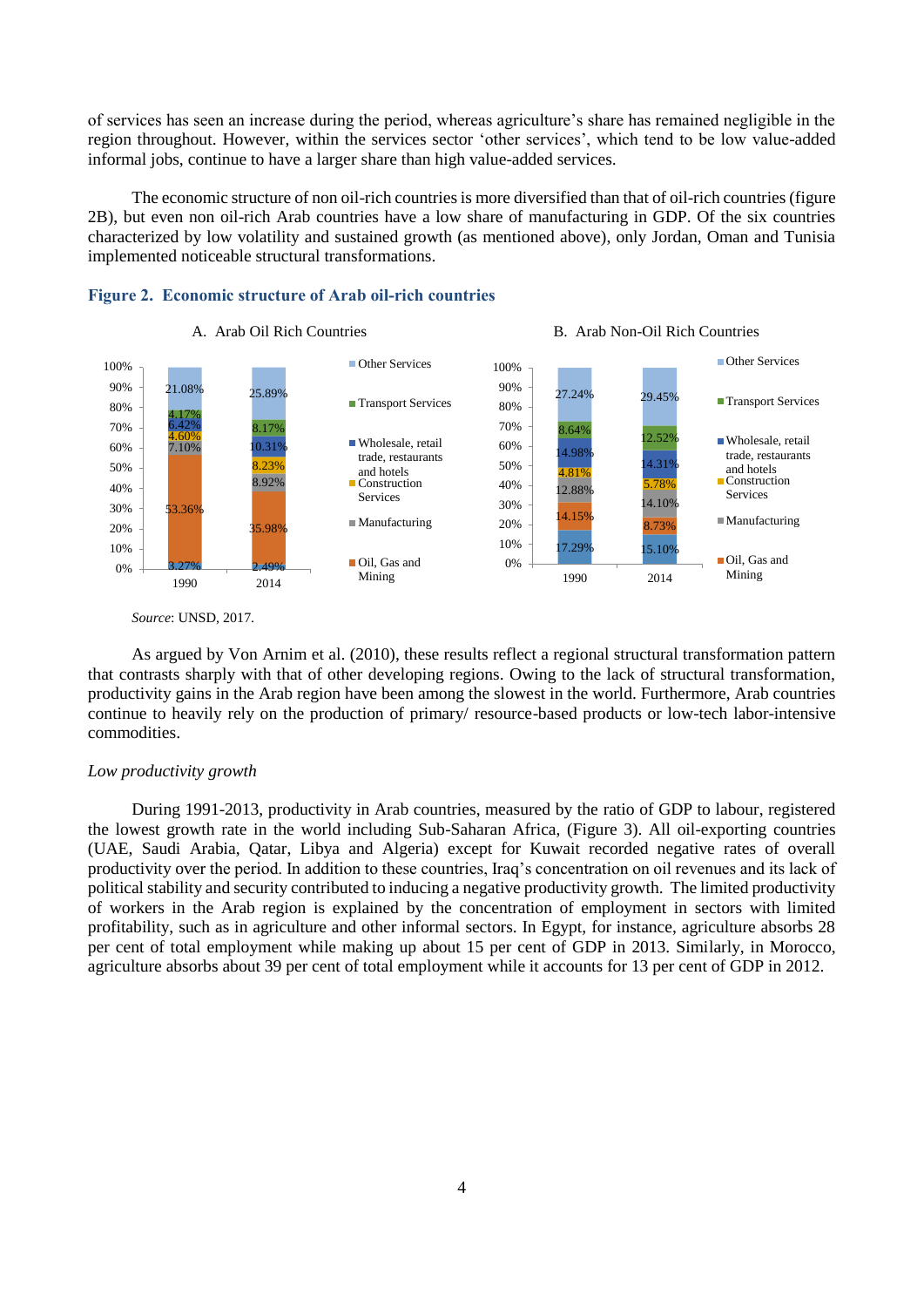



#### *High unemployment rates*

A high unemployment rate has always been the norm in the Arab region (figure 4). Among the causes of high unemployment in the region, increasing population growth and weak labour demand from the formal private sector are important drivers. As several parts of the region are affected by crises, unemployment rate has gone up during 2012 and 2013 from 10.6 per cent to 11.8 per cent. Further, youth unemployment rate is much higher than adult unemployment rate. As compared to the world average of 13 per cent in 2013, the youth unemployment rate in the Arab region stood at 29 per cent (ILO 2014). Youth female unemployment stood at 46.1 per cent as against youth male unemployment at 23.7 per cent (figure 5). The trend also shows that youth unemployment rate has increased in 2013 as compared to 2012. In general, high youth employment rates reflect high birth rates, a youth bulge and excessively rigid labour markets in some countries.

#### **Figure 4. Unemployment rate (%) across regions**



Source: ILO (2014).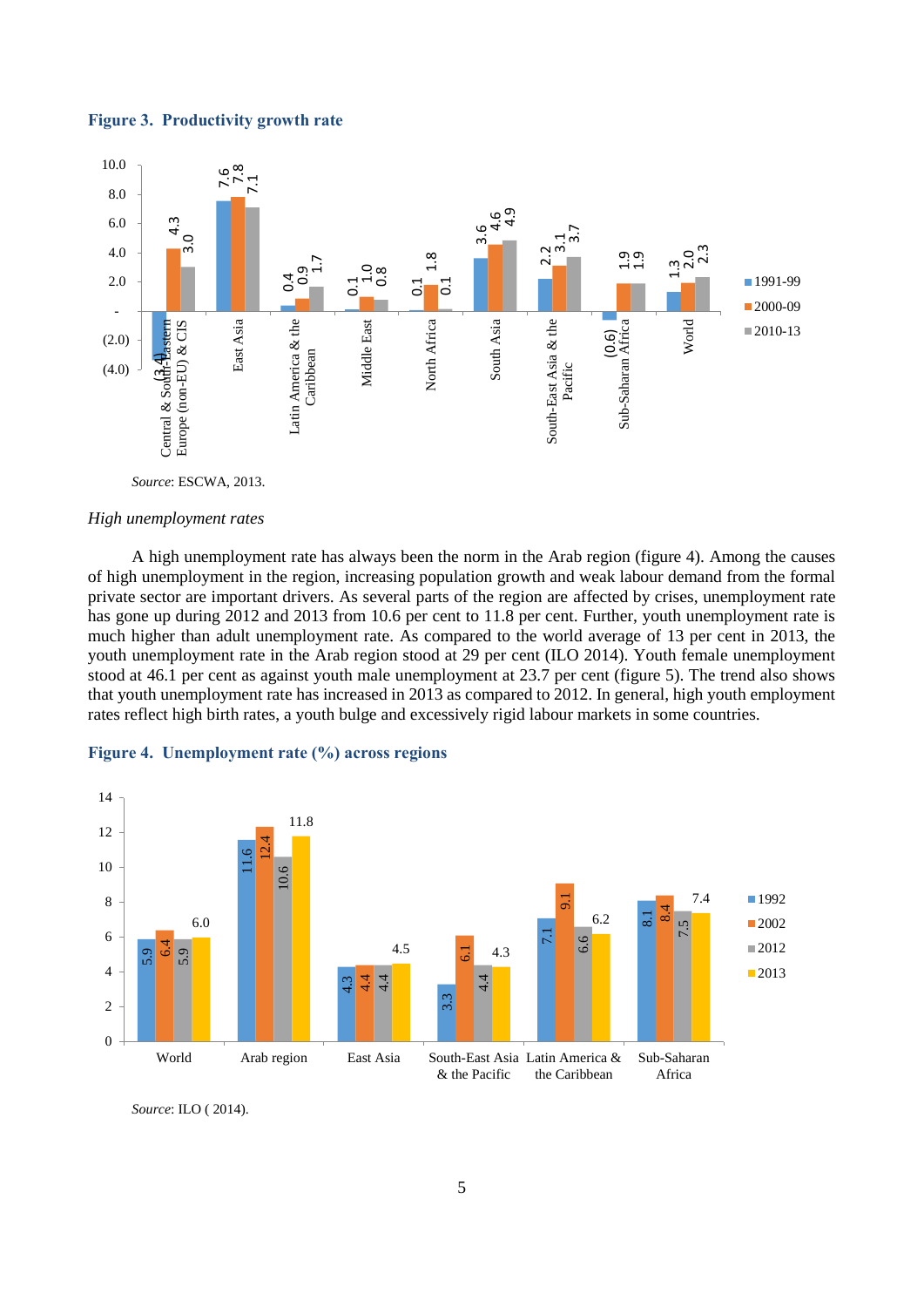



Youth face a particularly high burden of unemployment in the Arab world. In many Arab countries, the better educated youth are more likely to be unemployed than their less skilled counterparts.<sup>2</sup> In recent years, over 30 per cent of qualified young people were unemployed in the Arab region, representing over 40 per cent of the total unemployment rate.<sup>3</sup> In Tunisia, 33.6 per cent of those with university degrees were unemployed. Unemployment in the Arab region is persistent in both low and high income households.<sup>4</sup> This correlates with the high unemployment rates of more educated workers who predominantly come from better off families, lending further support to the idea that Arab economies fail to generate decent jobs for the population as a whole.

The gender component to youth unemployment warrants more concern. From 1992 to 2013, the female youth unemployment rate of the Arab region increased from 31.5 per cent to 46.1 per cent. The female youth unemployment rate is considerably higher than the male youth unemployment rate, although in many Arab countries women represent the majority of skilled university graduates. It may be noted that female labour force participation has seen an increasing trend during the last two decades although the rate is still very low as compared to the World average. But high unemployment rate of the female youth shows that the labour market has been unresponsive to higher participation of females seeking jobs.

### *Lack of decent employment opportunities*

The region's employment growth was the highest in the world at 3.3 per cent a year on average between 1998 and 2009, compared to an annual growth of 1 per cent in East Asia and developed countries and just over 2 per cent in Latin America and South Asia. But the jobs that were created were largely in the low value-added sectors that are typically associated with informal sector activities.<sup>5</sup> The sectoral employment data in four selected more diversified economies in the region indicates that manufacturing employment share is low and it has remained stagnant or declined in three out of the four countries (Figure 6). Agriculture still constitutes more than one third of employment in Egypt and Morocco and a little less than one fifth of employment in

-

*Source*: ILO (2014).

<sup>2</sup> ITCEQ 2013.

<sup>&</sup>lt;sup>3</sup> ILO, 2014.

<sup>4</sup> Tzannatos, 2011.

<sup>5</sup> ILO and UNDP, 2013.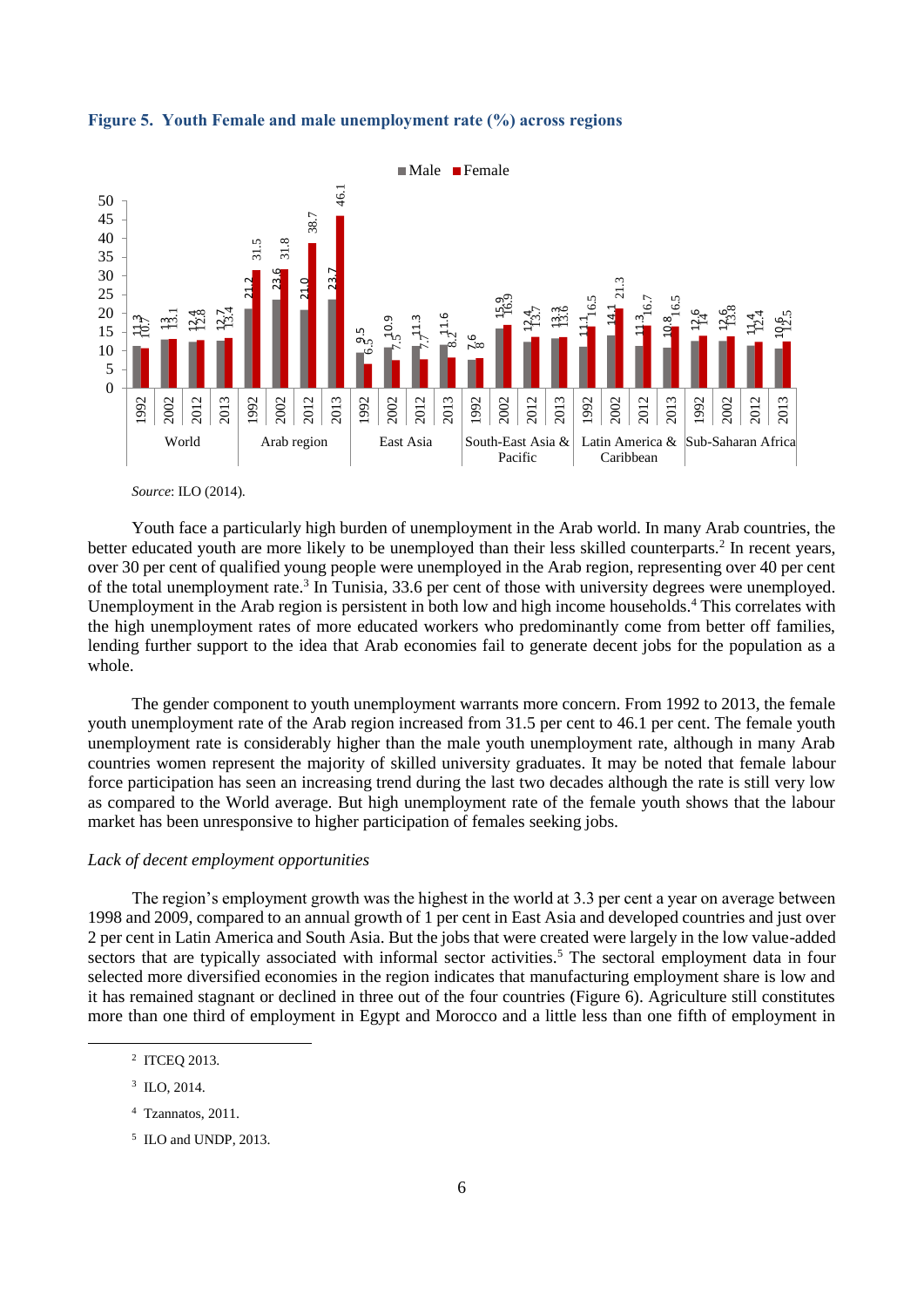Tunisia, although its share has slightly declined over the years. During the same period, employment share in wholesale and retail trade has increased in Tunisia and Egypt, but not so in Jordan and Morocco. Share of construction sector employment increased in all the four countries, and the share of 'other services' remained high in Egypt, Jordan and Tunisia, since the 1990s.

For the youth among the middle class households, the non-agricultural sector is the main source of occupation, but a significant number of them are absorbed in "other services" (figure 7). For example, 35.5 per cent of youth occupations in Egypt in 2011 were in "other services", 22.6 per cent in Syria in 2007, 58.2 per cent in Jordan in 2010 and 30.7 per cent in Tunisia in 2010. The structure of economies across countries explains the diversity of youth occupation sectoral profiles, which implies that countries with higher diversity in economic structure have a higher share of non-agricultural jobs, compared to those with relatively greater reliance on agriculture.





*Source*: Sarangi 2015, based on data from ILO.

Between 2000 and 2011, there was a major shift from agricultural to non-agricultural occupations among young people, a trend that is distinctly noticeable across Egypt, Jordan, the Syrian Arab Republic and Tunisia (figure 7). The share of industrial jobs increased in some countries, such as in Egypt and Tunisia, although they are at low levels, while trade and transport sector occupations increased in the Syrian Arab Republic but not in Jordan. Importantly, construction jobs and "other services" that are mostly low value-added in nature, increased in all the four countries. This shift from agricultural to non-agricultural occupations could be the result of education expansion in the region, especially higher education. The greater diversification of occupations in Tunisia can be attributed to its successful shift from an agricultural to a non-agricultural economy in the post-reform era that began in the 1990s. However, a lack of industrial development and modern high value-added service sector development in most Arab countries has increased service sector jobs, mostly in the "other services" category that tend to be informal in nature.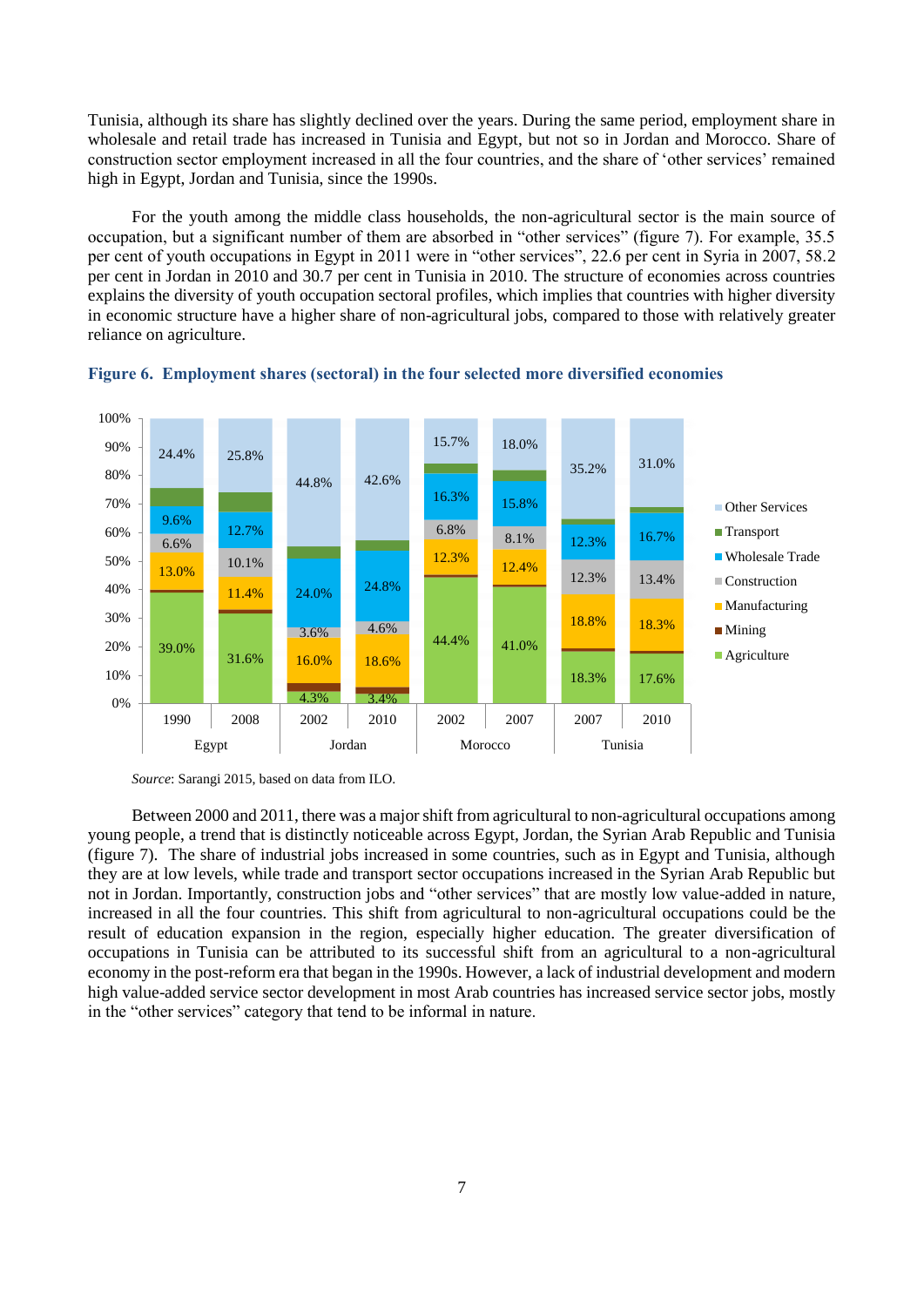

**Figure 7. Distribution of middle class youth employment across economic sectors**

### *Recent crises affected growth and poverty in several Arab countries*

Conflict and political instability have plagued several countries in the region, particularly since 2010. Iraq, Libya, Palestine, Somalia, Syria, Sudan, and Yemen are affected by conflict or crises situations, while Egypt, Jordan, Lebanon and Tunisia are negatively affected by influx of refugees due to conflict in neighboring countries as well as by unstable political outlooks and terrorism episodes. A recent study<sup>6</sup> found that conflictaffected countries are more likely to witness a contraction in growth, higher inflation, large fiscal and current account deficits, loss of foreign exchange reserves, and a weakened financial system. Similarly, neighboring countries are expected to face negative consequences from conflicts next door.

In the Arab world, recent conflict has wiped out decades of economic and social development achievements in several countries. The latest ESCWA estimates suggest that conflicts in the region have led to a net loss of \$614 billion in economic activity, and to an aggregate fiscal deficit of \$243 billion during 2011-16.<sup>7</sup> Conflicts also worsened other economic and social indicators, such as debt, unemployment, corruption and poverty. Over 2011-13, the size of the Arab middle class dropped from about 45% to nearly  $37\%$ .<sup>8</sup>

Since political instability started affecting the region in 2010, poverty has been on the rise. Over 1990- 2010, extreme poverty, measured by the proportion of people whose income is less than PPP \$1.25 a day (in 2005 PPP), declined from 5.5% to 4.1%. In 2012, extreme poverty increased to 7.4%,<sup>9</sup> and with the expansion of conflict over 2012-15 to several other areas, particularly Iraq, Libya, Palestine, Syria and Yemen, extreme poverty has increased further. Another notable feature of the region is that the international extreme poverty measure underestimates poverty in the Arab region. For instance, by shifting the poverty line from \$1.25 to

-

<sup>8</sup> ESCWA 2014.

<sup>6</sup> Sab, 2014.

<sup>7</sup> ESCWA 2016.

<sup>9</sup> UN and LAS 2013.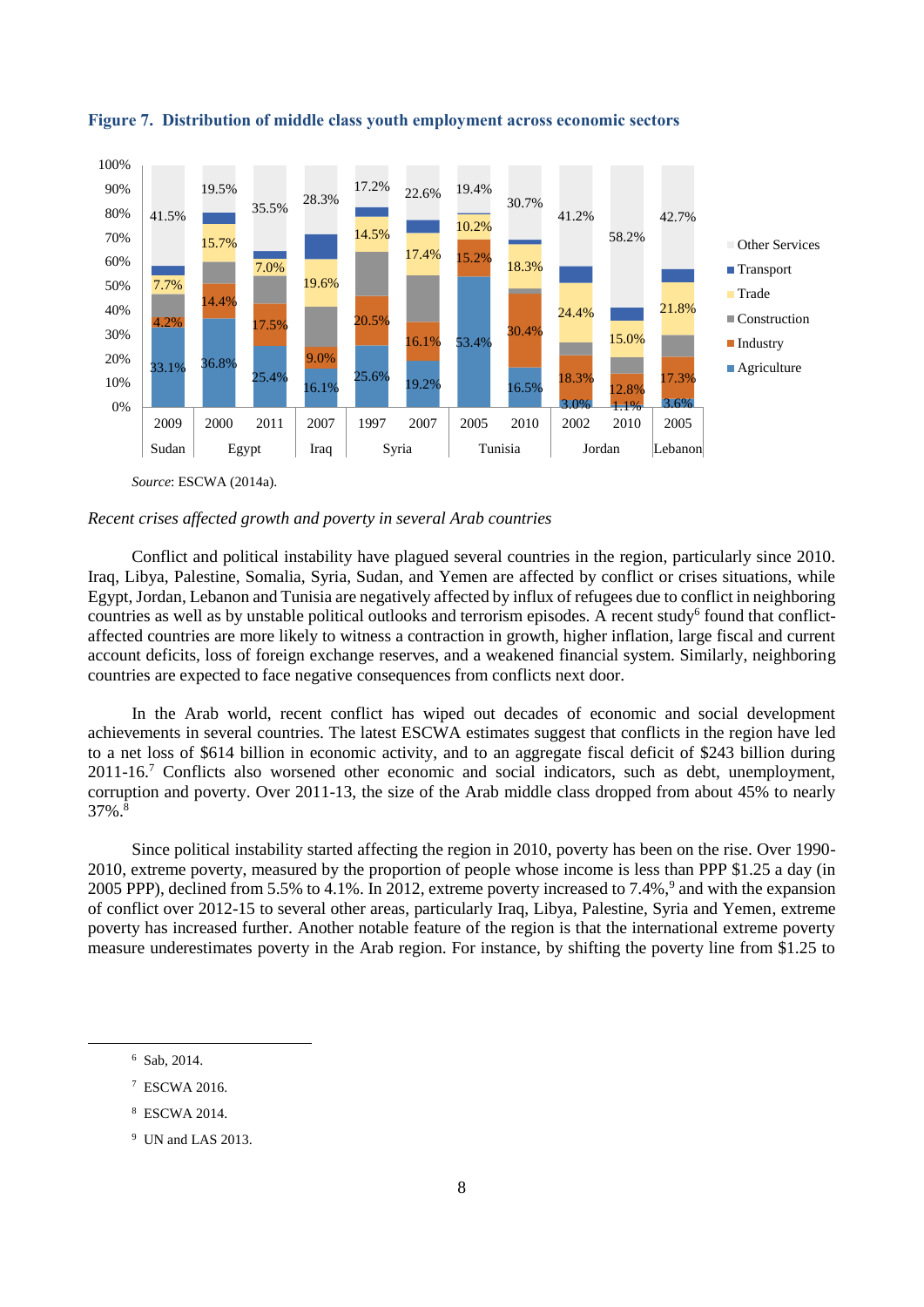\$2.75 (2005 PPP) in 2010, which is closer approximation to national lower poverty lines in many countries in the region, the poverty rates for the region increase from 4% to nearly 40%.<sup>10</sup>.

## **The Panel and its Themes**

The session aims at discussing the following issues within the framework of the 2030 Agenda, focusing on the SDGs 1, 8 and 10 (but not limited to these):

- What are the missing links between economic growth, decent work and prosperity in the Arab region?
- How does the SDGs framework help to link economic growth, decent jobs and poverty reduction and make the nexus between these sustainable in the Arab region?
- What policies have been established toward making inclusive and productive labour market in the Arab region or your country? Can the Agenda 2030 give us some insights about how to reform the policies?
- What policies could affect the jobs for the youth in the Arab region or your country? If there was not that kind of policies, what policies would have a potential? In what sense they can contribute to structural transformation?
- What policies are in place to ensure labour rights and social protection in the Arab countries? What could be done differently to address the challenges?
- How can the countries tap the huge demographic dividend to their benefit? What are the obstacles to tapping the huge demographic dividend to their benefits?

-

<sup>10</sup> Sarangi et al 2015. Abu-Ismail et al 2011.